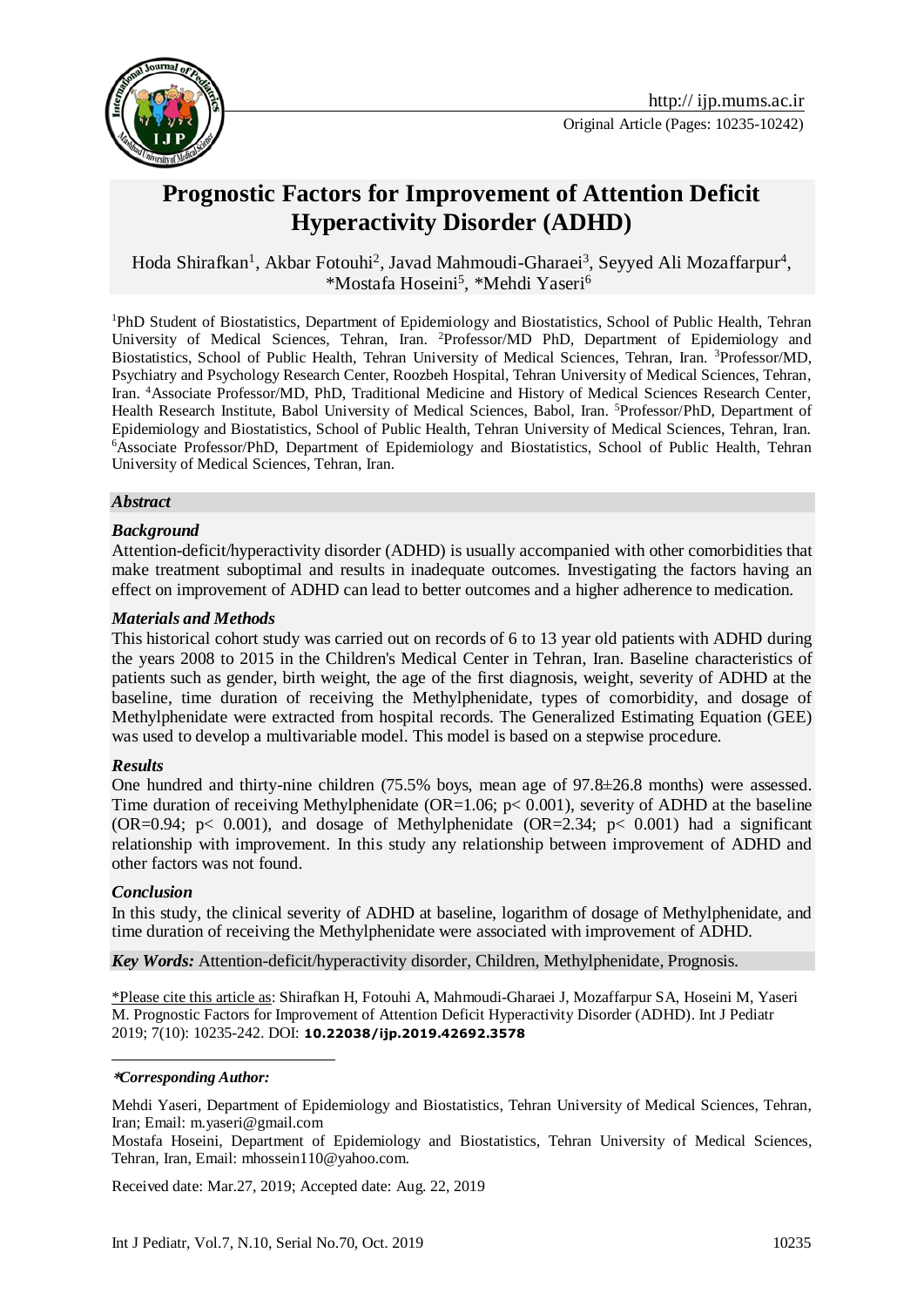### **1- INTRODUCTION**

 Attention-deficit/hyperactivity disorder (ADHD) with estimated prevalence of 5– 7% in school-aged children worldwide [\(1\)](#page-5-0), is the most common neurobehavioral disorder in children [\(2\)](#page-5-1). Hyperactivity, impulsiveness, and an increasing lack of attention are characteristics of ADHD that cause school-aged children to have low self-esteem, significant risk of long term social and academic problems [\(3\)](#page-5-2), high level of emotional conduct, and peer problems. Also, these children are more likely to have difficulties with home life, friendships, classroom learning and recreational activities [\(4\)](#page-6-0). ADHD is often accompanied with other behavioral, emotional, language, and learning disorders. Some factors such as the age and sex of the children, the geographic area, and the diagnostic criteria of ADHD can affect the prevalence of this disorder [\(5\)](#page-6-1). Also, various combinations of genetic [\(6\)](#page-6-2), and environmental risk factors such as prenatal maternal smoking, exposure to alcohol or lead, prematurity, low birth weight and pregnancy complications factors [\(7\)](#page-6-3) can cause ADHD, too.

Although stimulant drugs including methylphenidate are considered as the first line therapy for ADHD, they can cause side effects including abdominal pain, loss of appetite, nervousness, insomnia, and compulsive behaviors [\(8\)](#page-6-4). It is proposed that the adherence to stimulant medication ranges from 35% to 87% and even 11.3- 16.7% in some areas [\(9\)](#page-6-5); this low adherence results in suboptimal treatment and inadequate outcomes [\(10\)](#page-6-6). The engagement of the patient and family and treatment adherence are positive predictors of treatment outcomes [\(11-14\)](#page-6-7). Also, the result of medication and its side effects have important effects on adherence of management. Therefore, investigating the factors having effect on improvement can lead to better outcomes and a higher adherence to medication in future.

Although a few studies have been carried out on the relation of additional symptoms/behaviors and/or comorbidities with the outcomes of medication  $(15, 16)$  $(15, 16)$ , the results are inconsistent [\(10\)](#page-6-6). Therefore, this study evaluates the possible relationship between improvement (not meeting the criteria of ADHD), and important factors affecting ADHD in school-aged children.

# **2- MATERIALS AND METHODS**

# **2-1. Study design**

 This historical cohort study was carried out on the records of the school-aged patients with ADHD who were visited in the Children's Medical Center in Tehran as one of the most important pediatric hospitals in Iran. Children who were admitted to the psychiatric clinic of the center during the years 2008 to 2015 with diagnosis of ADHD were included in the study. This study was approved by the Ethics Committee of the Tehran University of Medical Sciences.

# **2-2. Participants**

Inclusion criteria were the age range of 6 to 13 years old with the primary diagnosis of ADHD [based on Diagnostic and Statistical Manual of Mental Disorders (DSM), 4th edition, Text Revision (DSM-IVTR) [\(17\)](#page-6-10), and DSM fifth edition [\(18\)](#page-6-11)], and having at least one follow-up meeting and correct completion of the questionnaire by the parents. Children without any follow-up (with only one visit), unacceptable completion of Conners' Parent Rating Scale-revised: Short Form (CPRS-R: S), or the use of other drugs instead of methylphenidate were excluded from the study. Using the PASS software (version 11.0) with the power of 0.80 and the confidence level (CI) of 0.95 and the odds ratio of 2.75 for boys to girls, the sample size of the logistic was 139. Samples were randomly selected from existing files. If the record met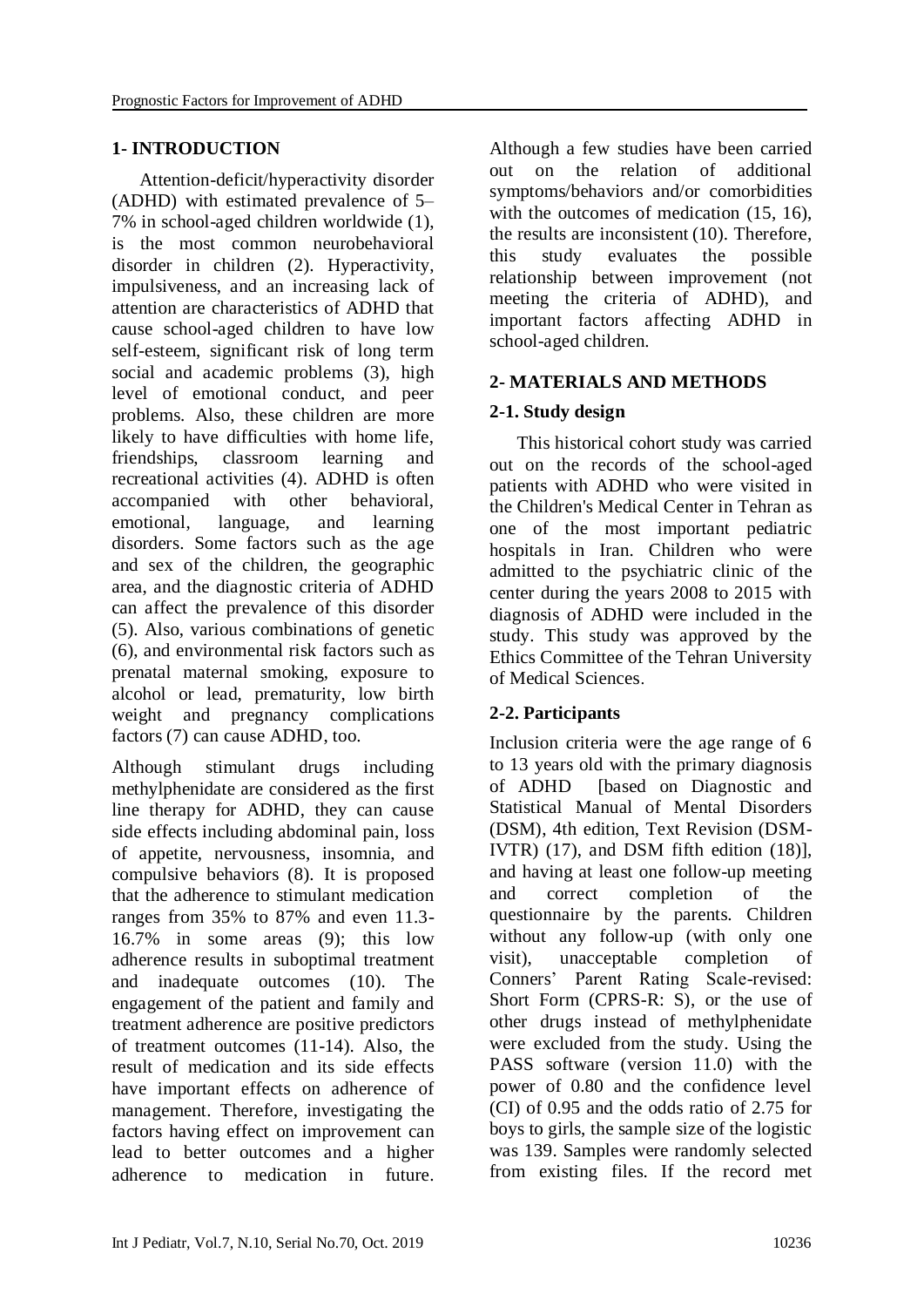eligibility criteria, it was entered to the study.

### **2-3. Measurements**

The basic characteristics of the patients such as [sex, birth weight (kilogram), the age of the first diagnosis (month), weight per visit (kilogram), severity of ADHD at baseline, times of repeated visits (in month compared with the first visit), dosage of Methylphenidate (milligram per day), and type of comorbidity (if present) including affective disorder (mood and bipolar disorders), Anxiety disorder (generalized anxiety disorder (GAD), Social anxiety disorder (SAD), Obsessive compulsive disorder (OCD), Phobia, and Anxiety disorder), oppositional defiant disorder (ODD), other comorbidities (mental retardation (MR), learning disorder (LD), stutter, Tic, and major depressive disorder (MDD)], were recorded.

### **2-4. Outcome**

The outcome variable was considered to be improvement (not meeting the Conners' criteria) labeled as "1" and opposed to meeting the criteria labeled as "0". Conners' Parent Rating Scale-revised: Short Form (CPRS-R: S) was used for measuring the severity of ADHD. The Conners' Rating Scales (CRS) have been widely used for screening and measuring outcomes in treating children with ADHD [\(19\)](#page-6-12). The CRS includes short and long versions. CPRS-R:S with 27-item is the most recent short version of the CRS that is widely used [\(20\)](#page-6-13). The calculated reliability of CPRS-R: S is equal to 0.73 [\(21\)](#page-6-14). Each item in CPRS-R:S is rated on a scale of 0 to 3: "0" for not true at all (never), "1" for just a little true (occasionally), "2" for pretty much true (often), and "3" for very much true (very often) [\(22\)](#page-7-0). Children with a mean score of at least 1.5 (i.e. crude score greater than 41) were considered as ADHD. At each visit the form was completed by one parent. According to the score, being

diagnosed as having ADHD was identified and considered as a binary dependent variable [0=diagnosis of ADHD  $(score>40)$ , 1=exiting from the diagnosis of ADHD (score  $\leq 40$ ). Dosage of Methylphenidate was recorded based on milligram (each tablet contained 10 milligrams of the Methylphenidate).

### **2-5. Statistical analysis**

The baseline characteristics of the children were summarized by mean (±standard deviation) for quantitative variables, and by frequency (percentage) for qualitative variables. The associations between the explanatory variables between the two sexes were assessed with t-test and nonparametric test of Mann-Whitney U (for quantitative variables); and Chisquared and Fisher exact tests was used for qualitative variables. Generalized estimating equation (GEE) model with logit link function and exchangeable correlation matrix was used to evaluate the relationship between improvement of ADHD and the dosage of methylphenidate, adjusted for other covariates that were significantly associated with improvement in bivariate tests. The adjusted odds-ratio and its confidence interval was calculated for the final selected model. The significance level was set to 5% for all tests. The statistical analysis was carried out using STATA version 14.0.

# **3- RESULTS**

 Of the 139 children enrolled in the study, 105 (75.54%) were male and 34 (24.46%) were female. The overall mean (±standard deviation) age at the beginning of the study is 97.79  $(\pm 26.8)$  months. In this study, 4 children had attention deficit disorder (ADD) (2 girls and 2 boys), and 80 children had comorbidities with ADHD (34 anxiety disorders, 27 ODD, 5 Mood disorders, and 25 had other comorbidities). The baseline characteristics of these individuals are shown in **Table.1**. The overall improvement rate among all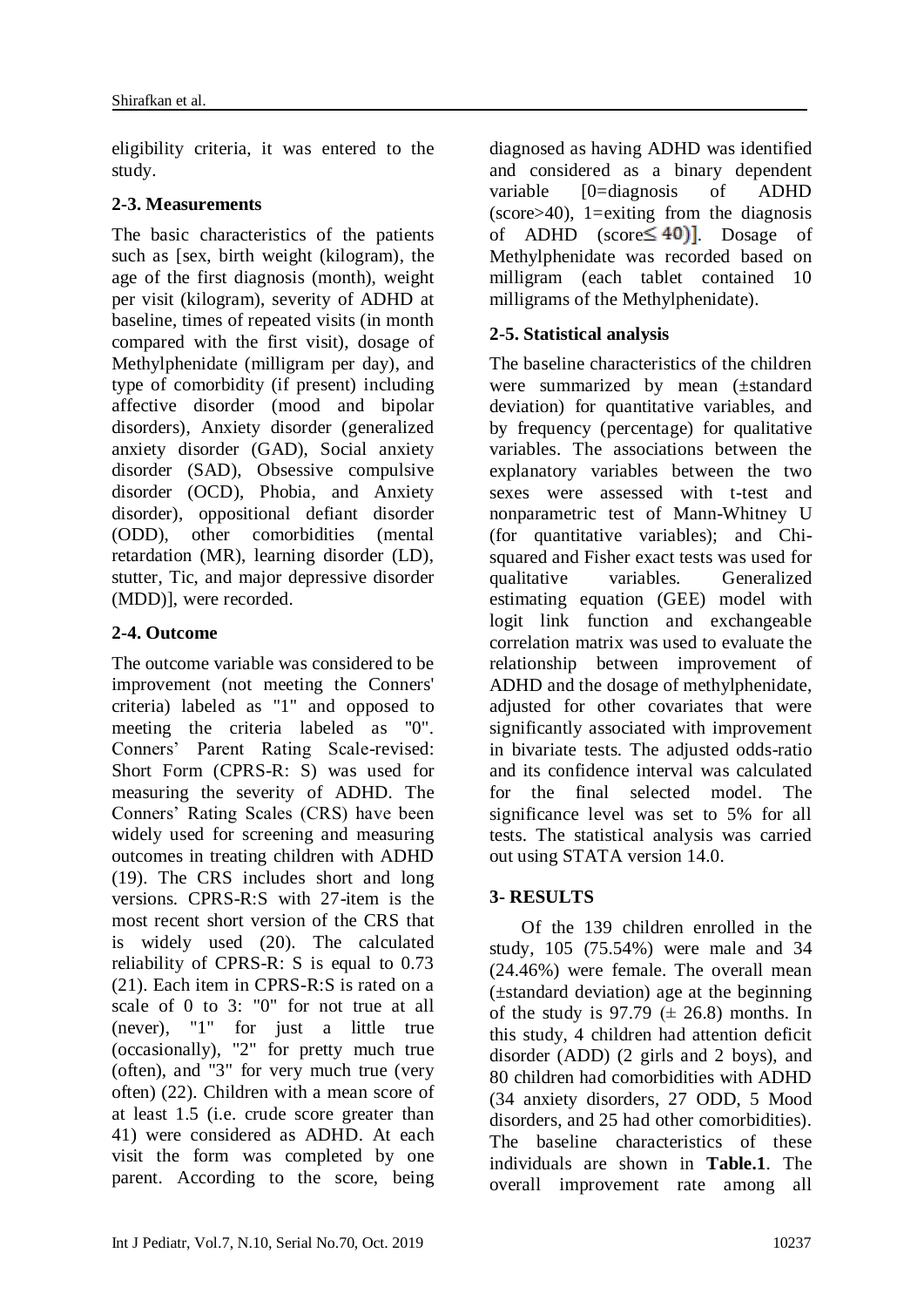follow-ups was 61.33%, which was 60.58% among boys, and 63.98% among girls, which does not show a significant difference  $(P = 0.21)$ . In univariate analysis five variables (weight of the patients in each follow up, severity of ADHD at the baseline, time duration of receiving the Methylphenidate, the existence of ODD as comorbidity, and

dosage of Methylphenidate) had a significant relation with improvement (not meeting diagnostic criteria of ADHD). These variables were entered into a multivariable GEE model using stepwise procedure. Based on this model, three variables (except weight and ODD) were found independent predictors of improvement (**Table.2**).

| Variables                                         | Overall $(n=139)$ | Girl $(n=34)$     | Boy $(n=105)$     | P-value  |
|---------------------------------------------------|-------------------|-------------------|-------------------|----------|
| Age at baseline (month)                           | 97.79±26.8        | 100.76±22.52      | $96.83 \pm 20.28$ | 0.340    |
| Mean $\pm SD$                                     | $3.11 \pm 0.54$   | 3.19 $\pm$ 0.40   | $3.09 \pm 0.58$   | 0.351    |
| Birth weight $(kg)$ (Mean $\pm SD$ )              | 12(8.63%)         | $1(2.94\%)$       | $11(10.48\%)$     | 0.173    |
| Low birth weight, number (%)                      | 24.88±7.29        | 24.97±8.11        | 24.84±7.04        | 0.932    |
| Weight at baseline(kg)                            | 22.95±14.43       | $19.64 \pm 13.28$ | $24.02 \pm 14.69$ | 0.124    |
| Mean $\pm SD$                                     | $51.61 \pm 11.08$ | $50.20 \pm 10.24$ | 52.06±11.35       | 0.396    |
| Times of repeated visits (month) Mean<br>$\pm SD$ | $4.97 \pm 2.87$   | $4.76 \pm 2.47$   | $5.04 \pm 2.99$   | 0.631    |
| Severity at baseline                              |                   |                   |                   |          |
| Mean $\pm SD$                                     | 4(2.87%)          | 2(5.88%)          | $2(1.90\%)$       | 0.227    |
| Number of follow-up                               | $1(0.72\%)$       | $\mathbf{0}$      | $1(0.95\%)$       | $-$      |
| Accompanied affective disorder                    |                   |                   |                   |          |
| Mod(%)                                            | $21(15.11\%)$     | 8(23.52%)         | 13(12.38%)        | 0.114    |
| Bipolar (%)                                       | 9(6.47%)          | 4(11.76%)         | 5(4.76%)          | 0.149    |
| Accompanied Anxiety disorder                      | $6(4.31\%)$       | $3(8.82\%)$       | 3(2.86%)          | 0.136    |
| GAD(%)                                            | $7(5.04\%)$       | 4(11.76%)         | 3(2.86%)          | $0.039*$ |
| SAD(%)                                            | $5(3.60\%)$       | $1(2.94\%)$       | $4(3.81\%)$       | 0.813    |
| Phobia (%)                                        |                   |                   |                   |          |
| $OCD$ $%$                                         | 4(2.87%)          | 2(5.88%)          | $2(1.90\%)$       | 0.227    |
| Anxiety (%)                                       | 19(13.67%)        | $1(2.94\%)$       | $18(17.14\%)$     | $0.036*$ |
| Accompanied other comorbidities                   | 9(6.47%)          | 3(8.82%)          | $8(7.62\%)$       | 0.821    |
| Mental retardation (%)                            | $1(0.72\%)$       | $1(2.94\%)$       | $\theta$          | $- -$    |
| Learning disorder (%)                             | 27(19.42%)        | 4(11.76%)         | 23(21.90%)        | 0.194    |

| <b>Table-1:</b> The basic characteristics of children with ADHD. |
|------------------------------------------------------------------|
|------------------------------------------------------------------|

<sup>a</sup> Children with a birth weight of less than 2,500 grams were considered as low birth weight. ADHD: attentiondeficit hyperactivity disorder; GAD: generalized anxiety disorder; SAD: Social anxiety disorder; OCD: obsessive compulsive disorder; ODD: oppositional defiant disorder; MDD: major depressive disorder; SD: standard deviation. \* Significant at 0.05.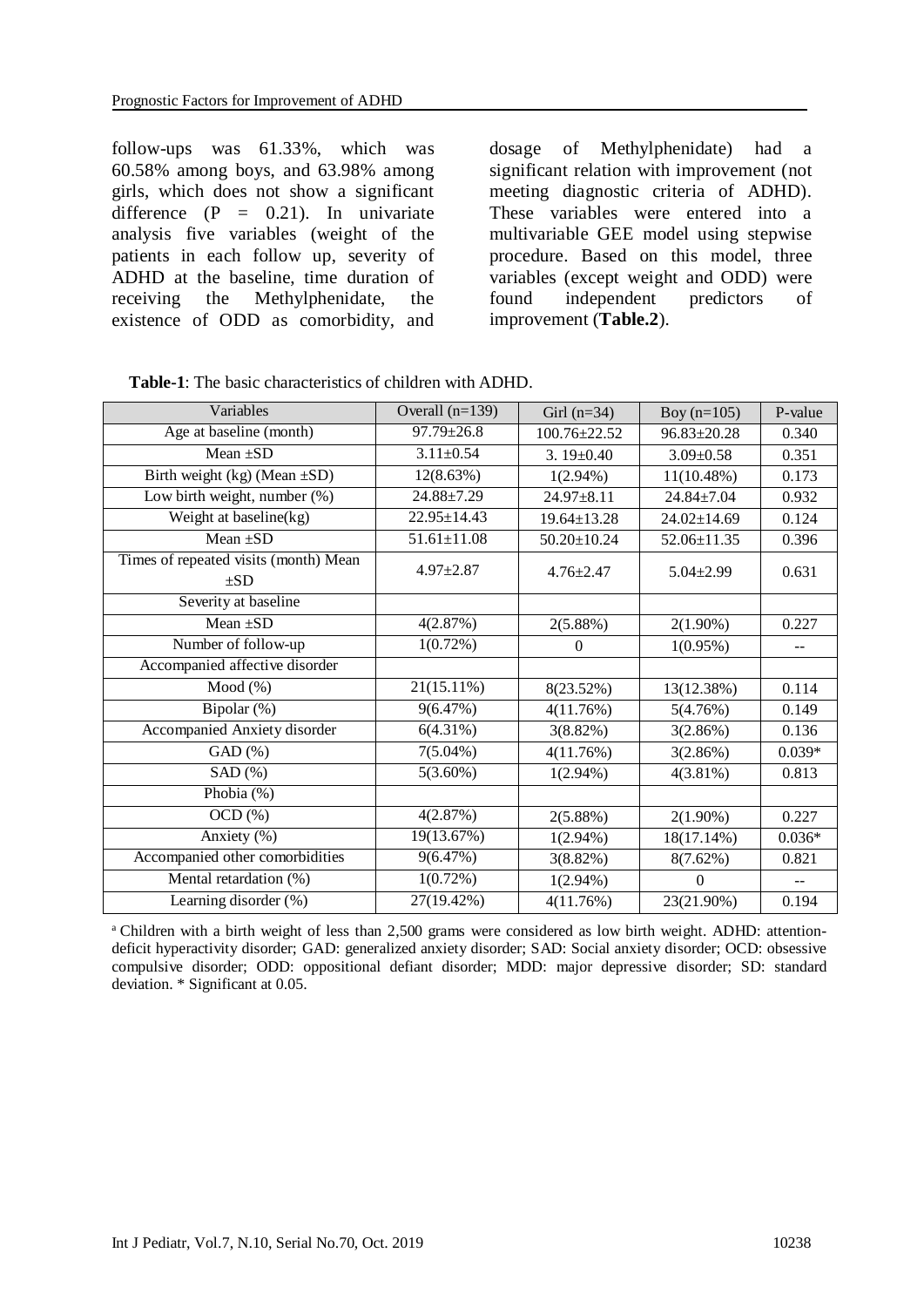| Variables                                       | Univariate Analysis      |            | Multivariable Analysis |             |
|-------------------------------------------------|--------------------------|------------|------------------------|-------------|
| Covariates                                      | OR (95% CI)              | P-value    | Adjusted OR (95% CI)   | P-value     |
| Gender (male)                                   | 0.84(0.53, 1.33)         | 0.465      |                        |             |
| Age (month)                                     | 1.003(0.99, 1.01)        | 0.469      |                        |             |
| Weight (kg)                                     | 1.04(1.02, 1.07)         | $< 0.001*$ |                        |             |
| Birth weight (kg)                               | 0.99 (0.9994,<br>1.0001) | 0.291      |                        |             |
| Time (month)                                    | 1.07(1.05, 1.09)         | $< 0.001*$ | 1.06(1.04, 1.08)       | $< 0.001$ * |
| Severity at baseline                            | 0.96(0.94, 0.98)         | $< 0.001*$ | 0.94(0.92, 0.97)       | $< 0.001$ * |
| Log Dose<br>Methylphenidate, (mg)               | 2.95 (1.99,4.37)         | $< 0.001*$ | 2.34(1.50, 3.64)       | $< 0.001$ * |
| Accompanied ODD                                 | 0.62(0.39, 0.98)         | $0.042*$   |                        |             |
| Accompanied affective<br>disorder <sup>a</sup>  | 1.01(0.78, 1.31)         | 0.920      |                        |             |
| Accompanied anxiety<br>disorder <sup>b</sup>    | 1.05(0.67, 1.65)         | 0.832      |                        |             |
| Accompanied other<br>comorbidities <sup>c</sup> | 0.88(0.71, 1.09)         | 0.241      |                        |             |

 **Table-2**: Association between explanatory variables and improvement of ADHD.

<sup>a</sup> Affective Disorder is comprised of mood and bipolar disorders. <sup>b</sup> Anxiety disorder is comprised of GAD, SAD, OCD, Phobia, and Anxiety disorder. <sup>c</sup> Other comorbidities include MR, LD, stutter, Tic, and MDD. ADHD: attention-deficit hyperactivity disorder; ODD: oppositional defiant disorder; 95% CI: 95% confidence interval. \*Significant at 0.05.

#### **4- DISCUSSION**

 In this study, the clinical severity at baseline, logarithm of dosage of Methylphenidate, and time duration of receiving the Methylphenidate were associated with improvement of ADHD.

Dosage of Methylphenidate had a meaningful association with improvement of ADHD, in which the chance of improvement increased 2.34 times as one unit addition in dosage of Methylphenidate in logarithm scale. Also, with one unit increase in severity, the chance of improvement decreased, and with one month increase in receiving Methylphenidate, the chance of improvement increased. As ADHD can cause social, emotional and economical failure and also increased mortality [\(23\)](#page-7-1), pharmacological treatment in many cases is inevitable. To the best of our knowledge, there are not any studies investigating factors affecting improvement of ADHD with

Methylphenidate, so it seems that this study can be the first one of its kind. Since the adherence to treatment of ADHD is not as desired most of the time [\(10\)](#page-6-6), considering the factors that can affect the improvement of the disease can be effective in managing the treatment process. According to the results of this study, in patients with the same severity of disease, with increasing doses, the chance of improvement increases over time. Also, in patients with the same dosage of Methylphenidate, the chance of improvement decreases at the rate of 6% with increase in unit of each score of the severity of the ADHD (based on CPRS-R: S). If we focus on the time duration of receiving MPH (as the main variable), and considering the dose and severity of the disease as constant, the chance of improvement increases by 6% per every month of medication. In this study, the male to female ratio was 3.09:1 which was similar to other studies [\(24-26\)](#page-7-2), but a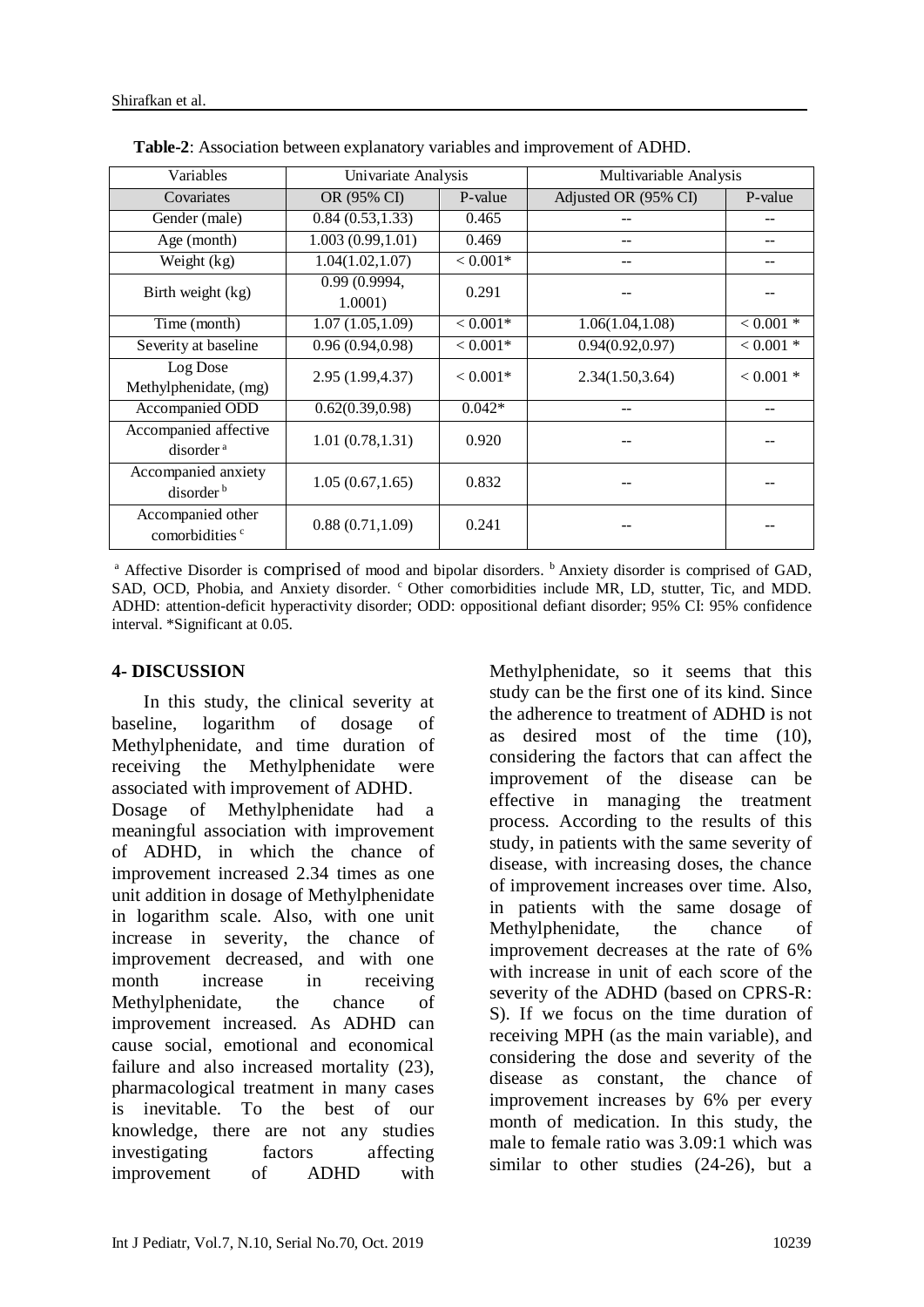statistically significant relationship was now found between improvements of ADHD among sexes. The major subtype in our study was combined subtype which was consistent with findings of some studies [\(10\)](#page-6-6), but in other studies inattentive subtype was the most predominant  $(27)$ . Results revealed that the predominant psychiatric disorders accompanying ADHD were ODD (19.42%) followed by GAD (15.10%), which was more than what was reported in other studies  $(28)$ .

It could be due to recording the samples from a referral center. Like other similar studies in this field [\(19,](#page-6-12) [22,](#page-7-0) [29-31\)](#page-7-5), we used Conners' Rating Scales to evaluate ADHD. We used the CPRS-R:S version of it because the reliability and validity of its Persian version had already been evaluated [\(21\)](#page-6-14). Being conducted with a diverse sample of children with main diagnosis of ADHD and the mean follow-up period of 22.42 months can be considered the strengths of this study. Although the participants were randomly recruited, since our hospital is a referral center, samples may not represent the community of patients. It is suggested that a multicenter study be done for better generalizability. In addition, full consideration of all factors that may have an impact on improvement of ADHD, such as those related to socioeconomic status of family, and environmental factors like possible stressors that may be encountered by any patient, were outside the scope of this paper and hence these may represent confounding variables.

Factors associated with improvement of comorbidities were not assessed separately, because we did not find reliable data of valid questionnaires in these areas. Nevertheless, the results of this study showed three factors affecting improvement of ADHD. As Methylphenidate had the greatest impact on the improvement of these patients, conducting a study to find the optimal dose

of methylphenidate can be suggested to have the best result with the fewest complications.

### **5- CONCLUSION**

 In this study, based on a multivariable Generalized estimating equation analysis some characteristics including the clinical severity at baseline, logarithm of dosage of Methylphenidate, and time duration of receiving the Methylphenidate were associated with improvement of ADHD.

#### **6- CONFLICT OF INTEREST:** None.

### **7- ACKNOWLEDGMENTS**

The authors would like to express their appreciation and gratitude to the staff of pediatric psychological clinic of the Children's Medical Center in Tehran, Iran. Also, their thanks go to Dr. Mohammad Ali Shams for reviewing the manuscript and revising the language of this article.

#### **8- COMPLIANCE WITH ETHICS GUIDELINES**

This study was approved by the Ethics Committee of the Tehran University of Medical Sciences. The researchers adhered to principles of the Helsinki Declaration.

#### **9- REFERENCES**

<span id="page-5-0"></span>1. Raman SR, Man KK, Bahmanyar S, Berard A, Bilder S, Boukhris T, et al. Trends in attention-deficit hyperactivity disorder medication use: a retrospective observational study using population-based databases. The Lancet Psychiatry. 2018;5(10):824-35.

<span id="page-5-1"></span>2. Rowland AS, Lesesne CA, Abramowitz AJ. The epidemiology of attention‐deficit/hyperactivity disorder (ADHD): a public health view. Mental retardation and developmental disabilities research reviews. 2002;8(3):162-70.

<span id="page-5-2"></span>3. Harpin VA. The effect of ADHD on the life of an individual, their family, and community from preschool to adult life.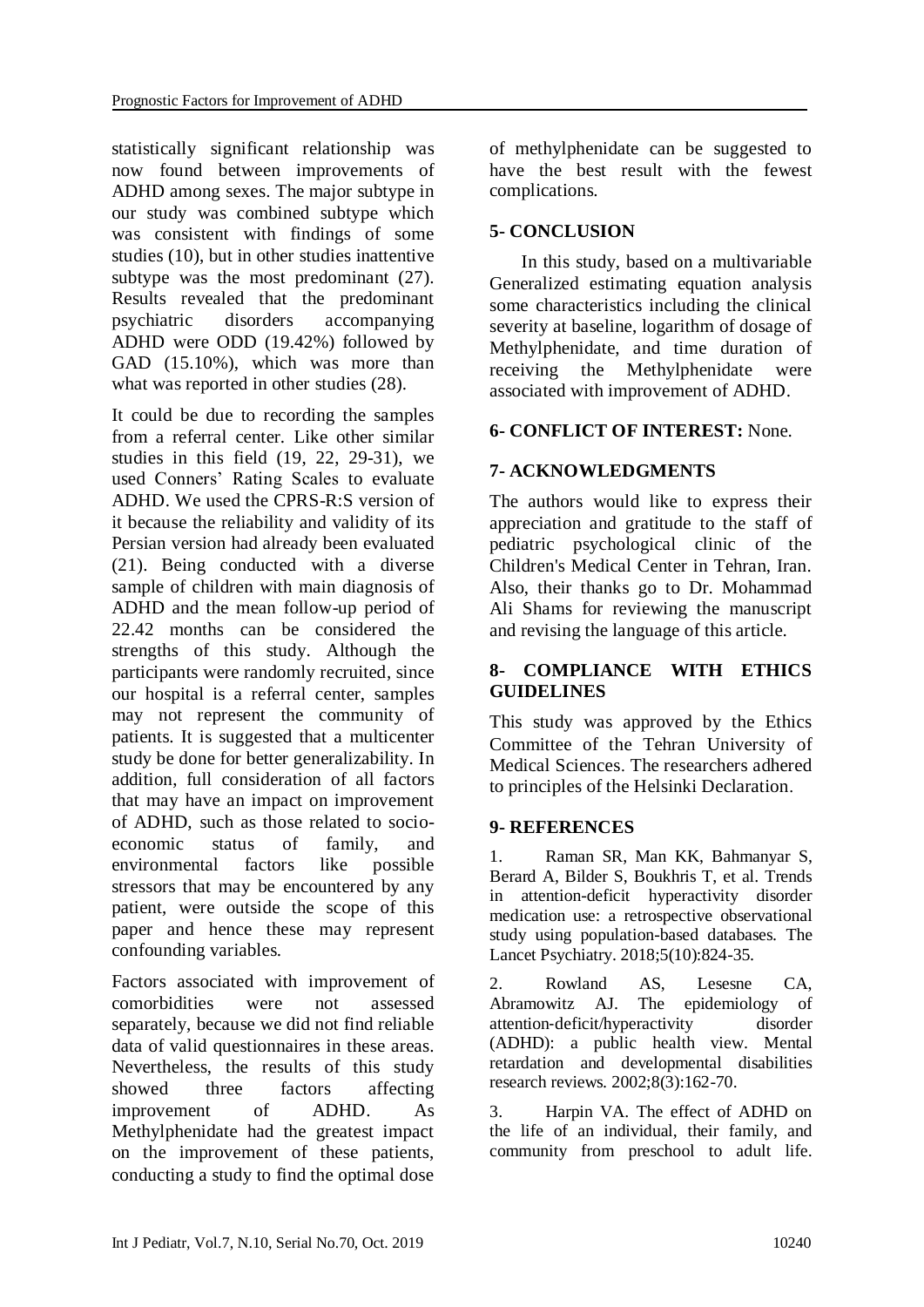Archives of disease in childhood. 2005;90(suppl 1):i2-i7.

<span id="page-6-0"></span>4. Courtabessis E, Pupier F, Surig L, Picot M-C, Nogué E, Macioce V, et al. Clinical factors associated with decision to recommend methylphenidate treatment for children with ADHD in France. European child & adolescent psychiatry. 2018;27(3):367-76.

<span id="page-6-1"></span>5. Saez M, Barceló MA, Farrerons M, López-Casasnovas G. The association between exposure to environmental factors and the occurrence of attention-deficit/hyperactivity disorder (ADHD). A population-based retrospective cohort study. Environmental research. 2018;166:205-14.

<span id="page-6-2"></span>6. Demontis D, Walters RK, Martin J, Mattheisen M, Als TD, Agerbo E, et al. Discovery of the first genome-wide significant risk loci for attention deficit/hyperactivity disorder. [Nat Genet.](https://www.ncbi.nlm.nih.gov/pubmed/30478444) 2019;51(1):63-75. doi: 10.1038/s41588-018-0269-7.

<span id="page-6-3"></span>7. Millichap JG. Etiologic classification of attention-deficit/hyperactivity disorder. Pediatrics. 2008;121(2):e358-e65.

<span id="page-6-4"></span>8. Kim B-N, Kim Y-N, Cheong U-S, Kim J-W, Hwang J-W, Shin M-S, et al. Switching from Methylphenidate-Immediate Release (MPH-IR) to Methylphenidate-OROS (OROS-MPH): A multi-center, open-label study in Korea. Clinical Psychopharmacology and Neuroscience. 2011;9(1):29.

<span id="page-6-5"></span>9. Sitholey P, Agarwal V, Chamoli S. A preliminary study of factors affecting adherence to medication in clinic children with attention-deficit/hyperactivity disorder. Indian journal of psychiatry. 2011;53(1):41.

<span id="page-6-6"></span>10. Antony A. Study of factors influencing treatment adherence in childhood attention deficit hyperactivity disorder in a tertiary healthcare facility. Indian journal of psychological medicine. 2016;38(1):20.

<span id="page-6-7"></span>11. Charach A, Ickowicz A, Schachar R. Stimulant treatment over five years: adherence, effectiveness, and adverse effects. Journal of the American Academy of Child & Adolescent Psychiatry. 2004;43(5):559-67.

12. Corkum P, Rimer P, Schachar R. Parental knowledge of attention-deficit hyperactivity disorder and opinions of treatment options: Impact on enrolment and adherence to a 12-month treatment trial. The Canadian Journal of Psychiatry. 1999;44(10):1043-48.

13. Gau SS, Shen H-Y, Chou M-C, Tang C-S, Chiu Y-N, Gau C-S. Determinants of adherence to methylphenidate and the impact of poor adherence on maternal and family measures. Journal of Child & Adolescent Psychopharmacology. 2006;16(3):286-97.

14. Hodgkins P, Sasané R, Christensen L, Harley C, Liu F. Treatment outcomes with methylphenidate formulations among patients with ADHD: retrospective claims analysis of a managed care population. Current medical research and opinion. 2011;27(sup2):53-62.

<span id="page-6-8"></span>15. Becker A, Roessner V, Breuer D, Döpfner M, Rothenberger A. Relationship between quality of life and psychopathological profile: data from an observational study in children with ADHD. European child & adolescent psychiatry. 2011;20(2):267.

<span id="page-6-9"></span>16. Danckaerts M, Sonuga-Barke EJ, Banaschewski T, Buitelaar J, Döpfner M, Hollis C, et al. The quality of life of children with attention deficit/hyperactivity disorder: a systematic review. European child & adolescent psychiatry. 2010;19(2):83-105.

<span id="page-6-10"></span>17. Association AP. Diagnostic and Statistical Manual of Mental Disorders, 4th Edition DSM-IV. American Psychiatric Association. 2000.

<span id="page-6-11"></span>18. Association AP. Diagnostic and Statistical Manual of Mental Disorders, 5th Edition (DSM-5). American Psychiatric Association. 2013.

<span id="page-6-12"></span>19. Conners CK, Sitarenios G, Parker JD, Epstein JN. The revised Conners' Parent Rating Scale (CPRS-R): factor structure, reliability, and criterion validity. Journal of abnormal child psychology. 1998;26(4):257- 68.

<span id="page-6-14"></span><span id="page-6-13"></span>20. Su C-T, Gau S-F, Soong W-T, Sheu C-F, Chiu Y-N, Tsai W-C, et al. Examination of the Psychometric Properties of the Conners. Taiwanese Journal of Psychiatry. 2009;23(2):146-58.